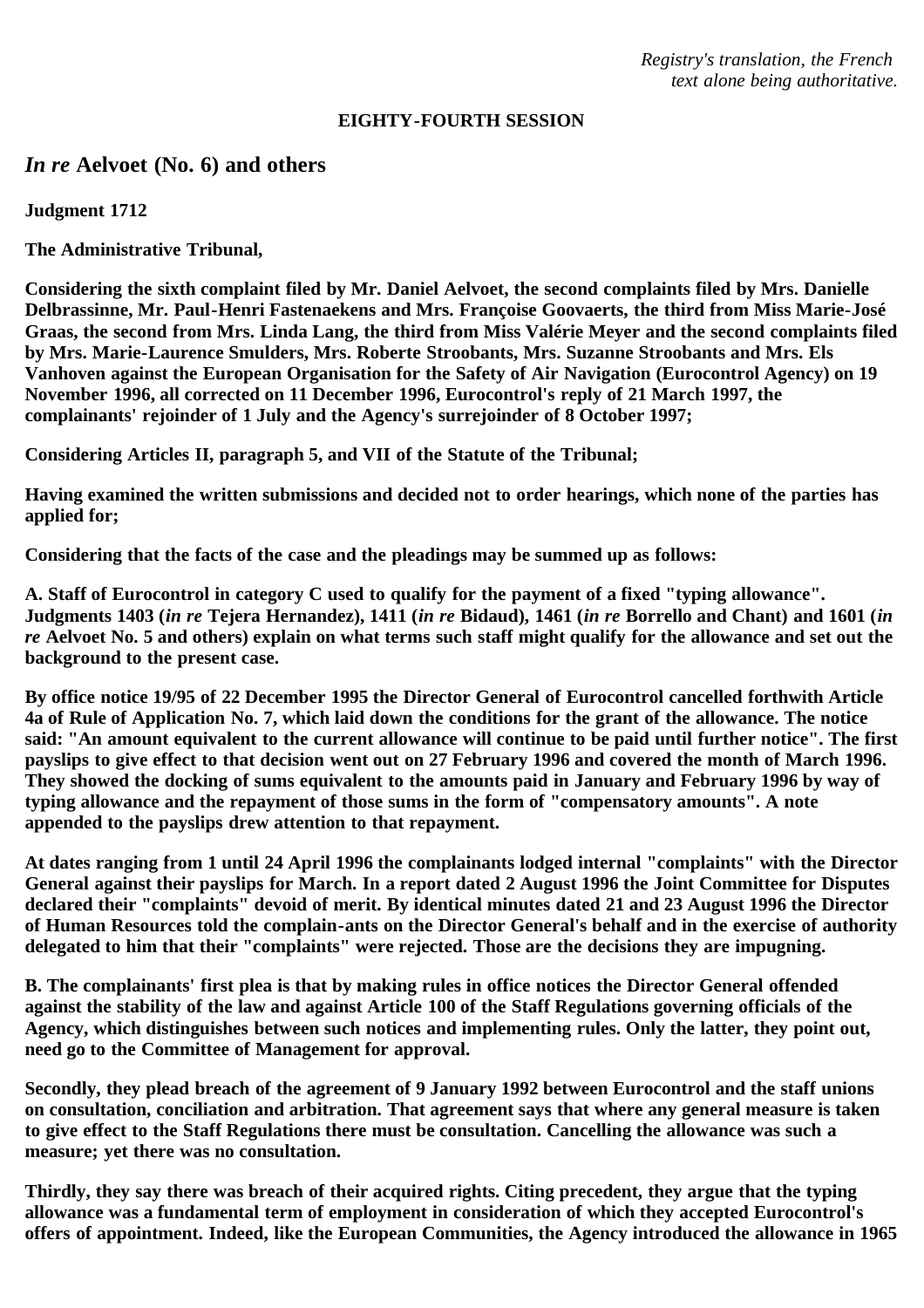**so as to make it easier to attract highly qualified recruits. The reasons given for dropping it are spurious because the demands made of typists were not the only justification for it. Forfeiting it will eventually cost them anything from 3.11 to 6.8 per cent of pay, according to grade. The compensatory amount comes to less anyway because it is not periodically adjusted, and it makes no difference because the grant of it is merely a transitional measure.**

**The complainants ask the Tribunal to "declare unlawful" office notice 19/95 of 22 December 1995, "or set it aside, or both"; quash the decisions of 21 and 23 August 1996 rejecting their "complaints"; set aside the decisions to grant them the compensatory amounts for January, February and March 1996; and order Eurocontrol to pay them the allowance as from January 1996 together with interest at the rate of 10 per cent a year on the sums due by way of allowance as from April 1996. They claim costs.**

**C. Eurocontrol replies that the complaints are irreceivable because they disclose no cause of action. It points out that the complainants are still getting compensatory amounts equal in value to the old allowance and the payment of them is not "transitional". Since the transitional measures it has announced have yet to be put into effect it is too soon to plead injury on that account.**

**In subsidiary argument on the merits Eurocontrol rejects each of the complainants' pleas. It accuses them of failing to distinguish between the nature of the Director General's decision, which was a rule, and the form of announcement, which was an office notice. Office notices are the only way of giving the staff notice of official decisions: they state the effective date of the decision and make it challengeable. In any event the Agency did put the new rule to the Committee of Management, which saw no reason to amend it.**

**Eurocontrol denies breach of its agreement with the staff unions. A conciliation board has settled a dispute over the scope of the agreement by approving the Agency's position, which is to exclude consultation on the contents of service rulings and office notices. Besides, the measures under challenge in this case were not general ones.**

**In the Agency's submission there was no breach of acquired rights: only the terms of the contract of service may confer such a right. The grant of the allowance was prescribed under the rules, and only three of the eleven complainants got letters of appointment that referred to it, one of them actually saying it was "provisional". It is because technical progress has removed the stress from typing that it was right to drop the allowance. According to Judgment 1403 the Agency was free, by means of a decision of the Director General's, to extinguish an obligation born of a broad construction of policy. The decision has caused the complainants no loss of income since they are still getting the compensatory amounts.**

**The Agency asks the Tribunal to award full costs against the complainants.**

**D. In their rejoinder the complainants say that they do have a cause of action inasmuch as the payment of the compensatory amounts is merely transitional. Besides, not being linked to the cost of living, and owing to other transitional measures already announced, it is bound to depreciate.**

**On the merits they observe that it would offend against Article 100 to issue a rule by means of an office notice, the status of the two not being the same in law. Besides, the way in which Rule No. 7 was put to the Committee of Management did not allow it to amend the provision.**

**It is not true that the conciliation board upheld the Administration's position. In fact it acknowledged that some service rulings and office notices might come under the agreement with the staff unions. The allowance was part and parcel of pay and that made it an obvious topic of consultation with the staff unions. Cancelling it was a measure taken under the Staff Regulations.**

**E. The Agency presses its pleas in its surrejoinder. It maintains that the office notice is the only legal instrument the Director General uses to issue a rule, of whatever sort. It was by office notice that the staff were told in 1965 that Article 4a, which brought in the allowance, was added to Rule No. 7 in the first place. Issuing an office notice did not bar the Committee of Management from reviewing the new rule.**

**As to the dispute over the meaning of the agreement, the conciliation board was empowered "to the exclusion of any other jurisdiction" to settle the point.**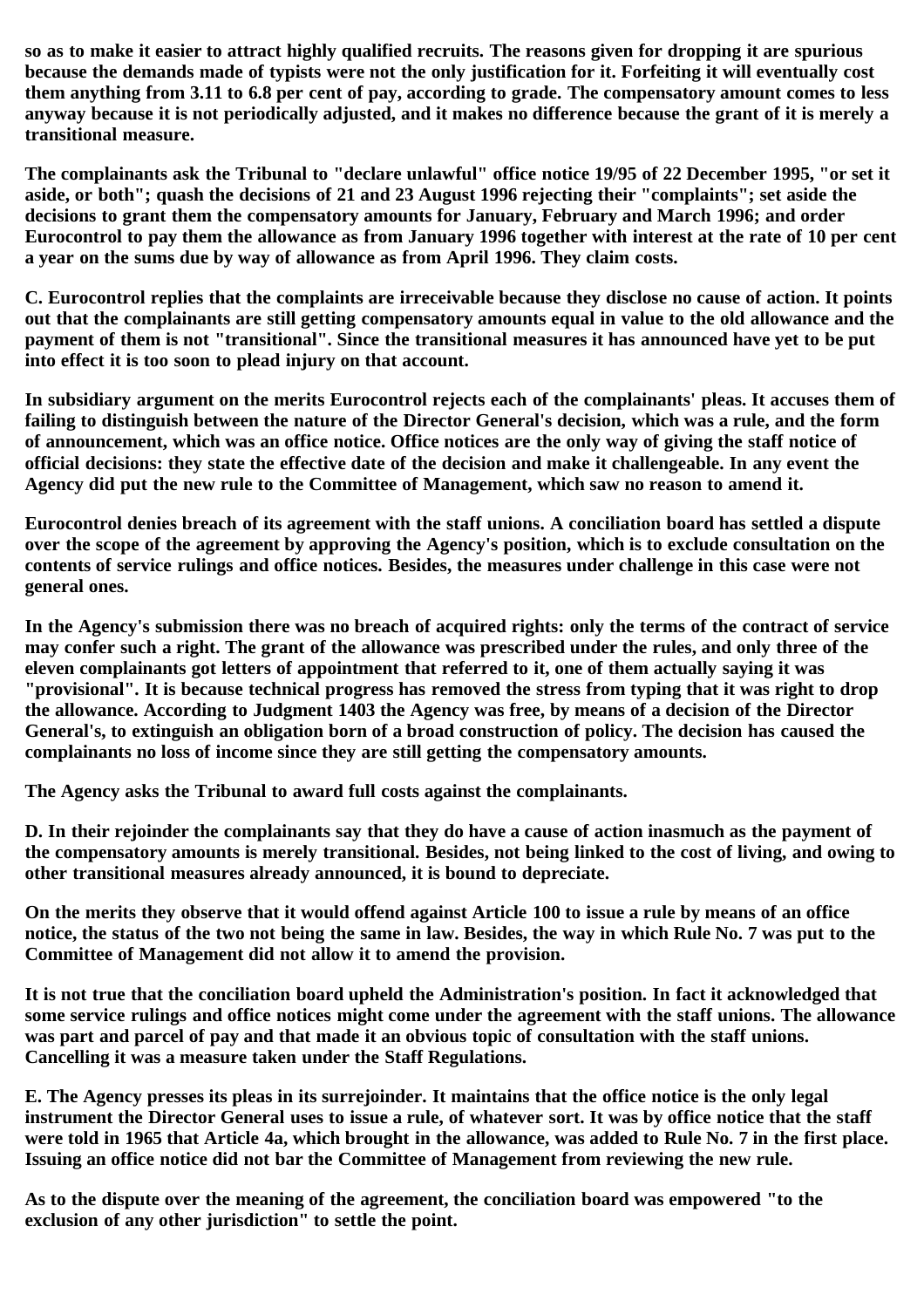**Even if the compensatory amounts were cancelled, and they are not, that would not amount to breach of a fundamental term of the complainants' employment.**

## **CONSIDERATIONS**

**1. The complainants were all parties to a case -** *in re* **Aelvoet No. 5 and others - on which the Tribunal ruled in Judgment 1601 of 30 January 1997. Eurocontrol used to pay them a fixed allowance under Article 4a of Rule of Application No. 7 of the Staff Regulations.**

**2. From office notice 19/95 of 22 December 1995 they learned that Article 4a had been cancelled with immediate effect, that transitional measures for staff members who had been getting the allowance at the date of publication of the notice would be announced later, and that they would be paid equivalent amounts until further notice.**

**3. Late in February 1996 they got payslips for the month of March which referred, not to the allowance, but to the compensatory amounts.**

**Appended was a note pointing out the change. The payslips showed both as "payments" and "deductions" sums equivalent to those paid in typing allowances for January and February.**

**4. The complainants lodged internal "complaints" against their payslips for March 1996 and office notice 19/95.**

**5. The case went to the Joint Committee for Disputes. In its report of 2 August 1996 the Committee declared it to be receivable but devoid of merit.**

**6. Identical minutes of 21 and 23 August 1996 signed by the Director of Human Resources on the Director General's behalf and in the exercise of authority delegated to him told them that the Director General had endorsed the Committee's report, apart from some incidental comment by the Staff Committee, and was rejecting their "complaints" as devoid of merit for the reasons stated therein.**

**7. The present complaints, filed on 19 November 1996, raise the same issues of fact and of law and so may be joined to form the subject of a single judgment.**

### *Receivability*

**8. Eurocontrol submits that the complaints show no cause of action and are therefore irreceivable. The cause of action must, it says, be real, and not just hypothetical. The payslips dated 27 February 1996 for March 1996 which the complainants are challenging have caused them no injury whatever, but made it plain that in keeping with office notice 19/95 they would still get equivalent amounts, and by way of compensation, not, as they make out, under any "transitional measure".**

**9. The complainants retort that they do have a cause of action. To their mind, payment of the compensatory amount is just a transitional measure, and it affects them adversely not only because it is sure in time to depreciate as against what they would have earned in typing allowance, but also because the other transitional measures announced in the office notice are bound to cause them injury in the future.**

**10. The payslips for March reflect the Agency's decision to pay the compensatory amounts announced in office notice 19/95 instead of the allowance for January, February and March 1996. That decision did cause the complainants injury. It applied to each of them the office notice that extinguished their right to the allowance provided for in Article 4a of Rule No. 7. And it granted them instead compensatory amounts to which - said the notice - "no annual adjustment will be made in connection with the annual remuneration adjustment". As the Tribunal has said before, there may be a cause of action even if there is no present injury: time may go by before the impugned decision causes actual injury. The necessary, yet sufficient, condition of a cause of action is a reasonable presumption that the decision will bring injury. The decision must have some present effect on the complainant's position. And in this case it does.**

**The conclusion is that the complaints are receivable insofar as they challenge the individual decisions in the payslips that the complainants got for January, February and March 1996.**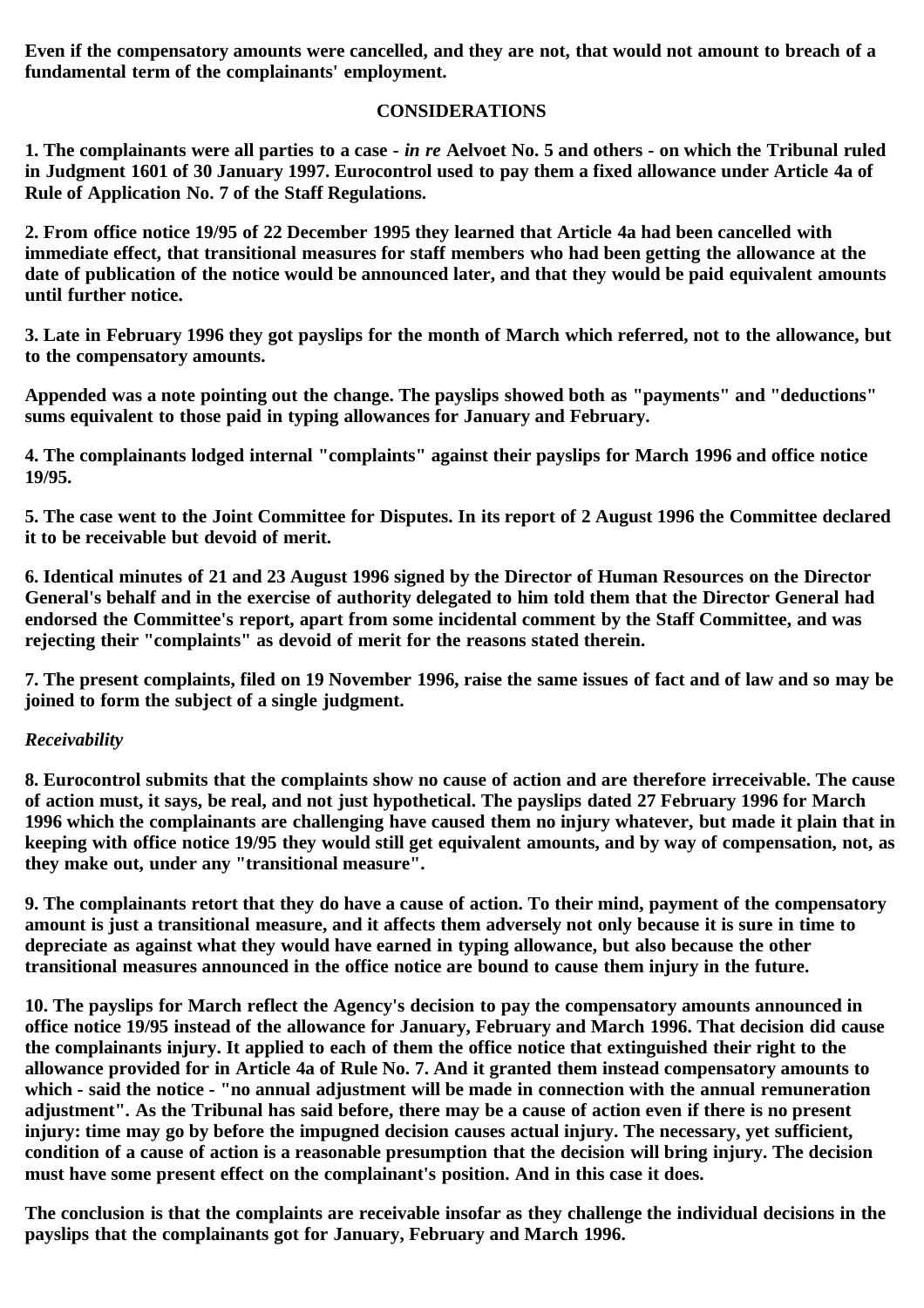### *The merits*

**11. There being no need to take up any of the complainants' other pleas, the Tribunal will take up only the complainants' plea of breach of the Agreement on consultation, conciliation and arbitration procedures that Eurocontrol and "the Trade Union Organisations" signed in Brussels on 9 January 1992. The plea is that there was no prior consultation with the staff unions on office notice 19/95, even though it was a matter relating to the general application of the Staff Regulations; it is therefore unlawful; and the impugned individual decisions based on it are unlawful too.**

**12. The agreement of 9 January 1992 provides for consultation and for conciliation and arbitration. It says:**

**"These procedures shall apply only to proposals relating to the amendment of the Staff Regulations of Officials and/or the General Conditions of Employment of Servants of the Agency or relating to the general application of the provisions of the Staff Regulations or the General Conditions of Employment. In addition, under Part I only of the procedures, other matters of general interest may be discussed when:**

**- these matters do not come within the competence of the Staff Committee and/or the Staff Committee Agents; or**

**- the Staff Committee or the Staff Committee Agents so request."**

**13. It is common ground that the decision announced in the office notice was taken without prior consultation of the staff unions. So the material issue is whether the agreement of 9 January 1992 required it.**

**14. On that score Eurocontrol is mistaken. Dispute arose as to whether office notices and "service rulings" issued by the Director General under Article 100 of the Staff Regulations fell within the ambit of the agreement, and the conciliation board's report of 16 April 1996 did not put paid to the matter.**

**15. The report said:**

**"Since the agreement does not expressly cover rules, service rulings and office notices, each of them must be looked at to see whether it amounts to general application of general provisions of the Staff Regulations or the General Conditions of Employment."**

**The Board then observed how hard it was to say on which sort of decisions about rules there should be consultation.**

**16. Article 4a of Rule No. 7 was cancelled. Thus Eurocontrol did away with the allowance which it had brought in under Article 62 of the Staff Regulations. It was the Permanent Commission that set the amount of the allowance, as it did other items of pay, under Article 64 of the Staff Regulations. The decision was therefore a general measure applying provisions of the Staff Regulations and as such covered by the agreement of 9 January 1992.**

**17. Since there was no consultation the measure under challenge was in breach of the agreement and the impugned individual decisions based thereon are therefore unlawful. Though any decisions taken after 1 April 1996 on the strength of the same measure would likewise be unlawful, the only decisions duly impugned are those in the payslips for January to March 1996.**

### **DECISION**

**For the above reasons,**

**1. The Tribunal sets aside the decisions, notified in payslips dated 27 February 1996 for March 1996, to pay the complainants "compensatory amounts" for January, February and March 1996 instead of the typing allowance provided for in Article 4a of Rule No. 7 of the Staff Regulations.**

**2. Eurocontrol shall pay them in typing allowance for January, February and March 1996 the same sums as those it paid them in "compensatory amounts".**

**3. It shall pay them a total of 100,000 Belgian francs in costs.**

**4. Their other claims are dismissed.**